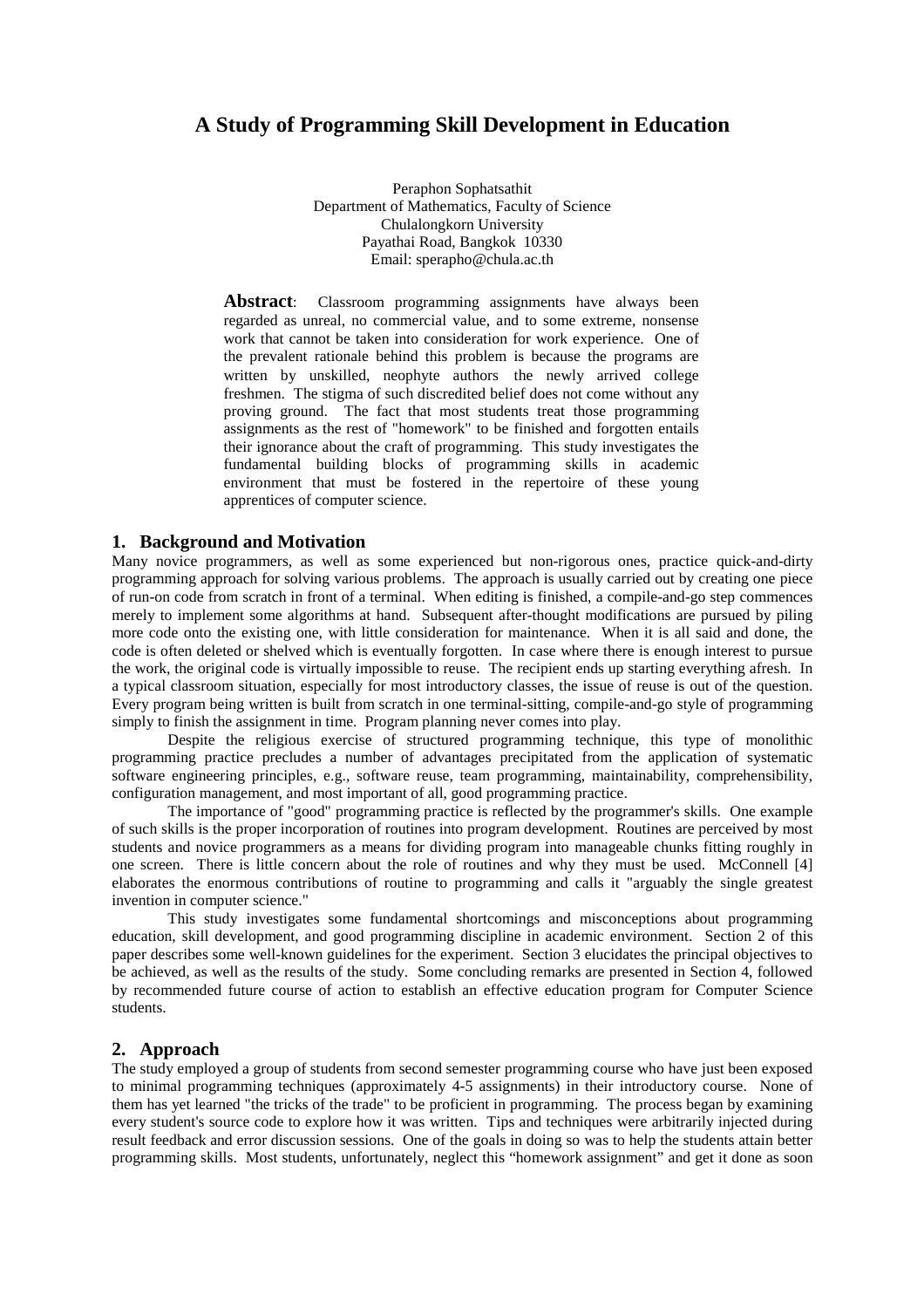as possible, regardless of any continuation in successive assignments. As a consequence, programming was just a tedious typing lesson.

In order to foster standard programming discipline and avoid such negligence, the assignments were laid out by emphasizing:

- 1. structured approach focusing on modularity;
- 2. design planning to achieve high cohesion module having single entry and single exit; and
- 3. modern software engineering paradigms such as reuse, modifiability, and comprehensibility.

The overall procedures encompassed the following stepwise planning and refinement as follows:

- 1. Established fundamental programming disciplines such as basic software engineering methods and methodical program development;
- 2. Conducted learn-by-example process to stimulate learning;
- 3. Maintained uniform classroom environment for inexperienced apprentices to gradually build up their programming skills and knowledge;
- 4. Applied controlled experiment using problem solving type of assignments; and
- 5. Emphasized on coding style to stipulate:
	- variable naming: meaningful and appropriate length (with the exception of i, j, k);
	- organization: structured, routine use, and well-defined module;
	- module size: small (without separate compilation such as Make file);
	- simple I/O and environment: limit only to simple I/O statements, namely, printf, scanf, and getchar, running under Unix operating system;
	- indentation: readable and consistent style [6]; and
	- documentation: comments on routine and block headers, and wherever deemed appropriate.

The source code was visually inspected based on the above coding style stipulation to assess the students' programming skills. One might contend that there are myriad of more efficient tools and techniques available for program inspection and analysis, e.g., beautifier tool, control-flow graph tool, profiler, program slicing, etc. The truth remains that as immature nature of software engineering is today, nothing will replace the good old eyeball inspection. Moreover, numerous well-established inspection techniques [2] have been widely used by software practitioners. As such, the basic premise of this study relies on that fact that as coding style becomes more consistent, the program becomes more readable and comprehensible [6] which reflects the author's skill improvement.

# **3. Experimentation**

Ten programming assignments were given to a group of first year Computer Science students in Programming Techniques class (using C language as a means). The assignments ranged from simple constructs such as basic I/O statements, selection (if, switch), repetition (while, for, and do-while), to complex constructs such as function invocation, coupling, aggregate structures, recursion, and file processing. Various software engineering principles were introduced to instill systematic programming discipline such as modularity, program design, and testing. Despite the absence of formal introduction of systematic test procedures (e.g., white-box testing, black-box testing, regression testing, and Verification, Validation, and Testing (VV&T) [3], all of which are beyond the scope of this course), a few fundamental testing aspects were established. Some of the predominant techniques are output format conformance, typical run-time errors (e.g., pre-matured end of file or no input data, wrong type, index out of range, etc.), and code reuse. The code reuse aspect, in particular, with increasing importance in software R&D [5], was incorporated through two consecutive assignments (2  $\&$  3) where the succeeding assignment stressed feature enhancement of the preceding one. Consequently, the notion of code reuse was unscrupulously exercised.

A solution to every assignment was posted on-line for all students to learn proper programming style according to the aforementioned guidelines. Some sample solution code segments are illustrated below in Figure 1-5 based on the above guideline stipulations Figure 1 exemplifies appropriate variable naming scheme. Program organization such as defined constants, comment style, standard conventions, etc., is given in Figure 2. Figure 3 depicts the structure of a fundamental program unit, i.e., module. Sample I/O constructs are shown in Figure 4, emphasizing simple and straightforward I/O operations. Figure 5 illustrates one of the most important aspect of good programming practice, that is, program documentation.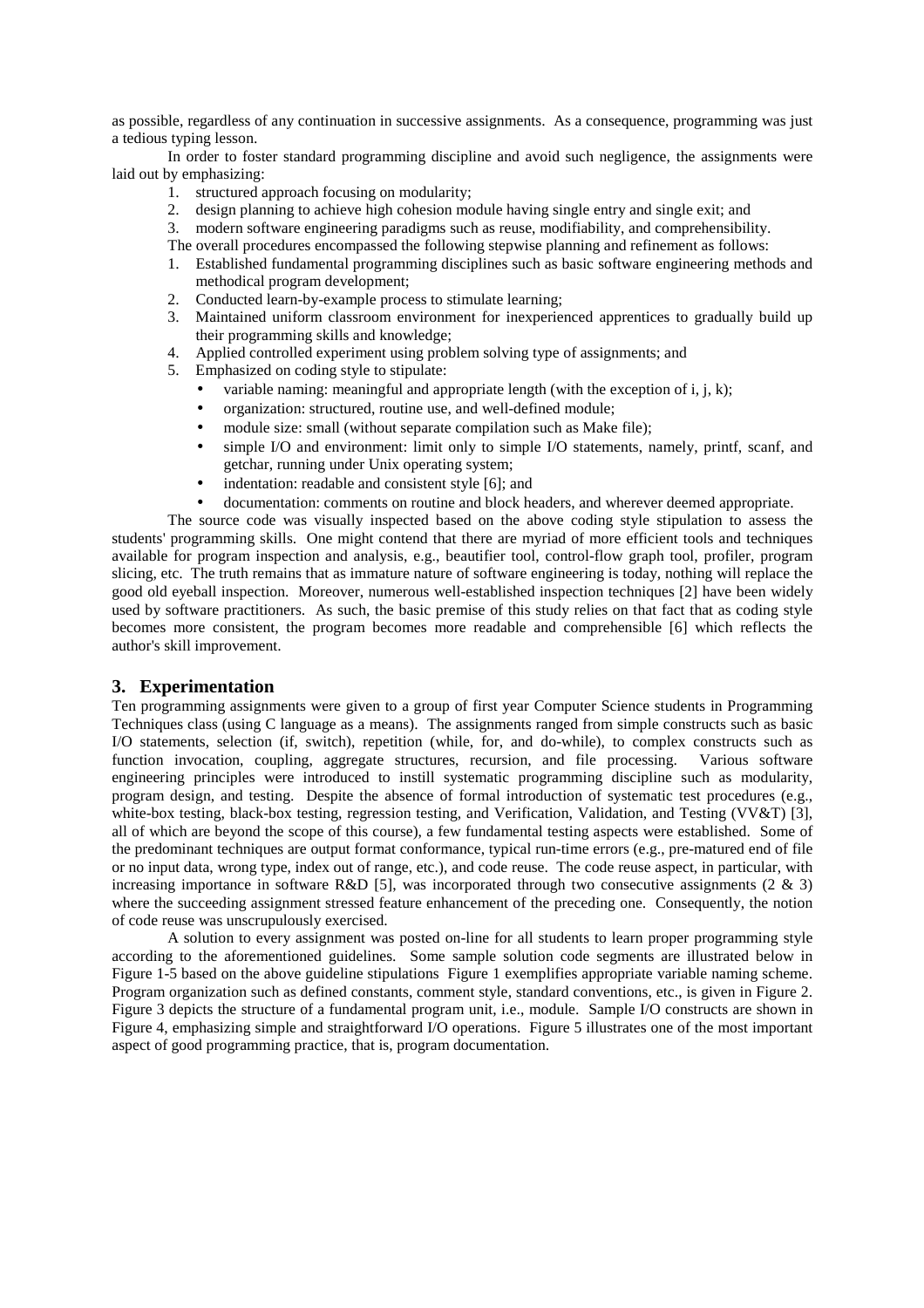| int    | in_val[Max];    |
|--------|-----------------|
| int    | val_index[Max]; |
| float  | mid, avg;       |
| double | std:            |

# **Figure 1: Variable naming**

| #define | Max     | 70       |
|---------|---------|----------|
| #define | Assgn   | 10       |
| #define | Len     | 11       |
| #define | Succeed | 1        |
| #define | Failure | $\Omega$ |

/\*

| * student's record<br>$*$ |        |               |
|---------------------------|--------|---------------|
| typedef                   | struct | rec           |
|                           | char   | ID[Len];      |
|                           | int    | $hw[Assgn]$ ; |
|                           | int    | mid:          |

} Student;

| /*           |                                      |
|--------------|--------------------------------------|
| * prototypes |                                      |
| $*$          |                                      |
| int          | $init(Class *)$ ;                    |
| int          | read in $(Student^*)$ ;              |
| void         | sort(int, Student $*$ );             |
| void         | swap(Student *, Student *);          |
| void         | compute(Student *, int);             |
| void         | class_stat(Student *, int, Class *); |
| void         | cleanup(Class *);                    |

int final; double total;

# **Figure 2: Organization**

```
/*
* in : input data array
* out : the number of data actually read in
* desc: this function reads input data from "stdin" using a local
     variable. The value is then put into the input data array.
*/
```
#### int

{

}

read\_input(int \*ival) int val,  $cnt = 0$ ; while (cnt < Max && scanf("%d", &val) != EOF) {  $ival[cnt++] = val;$ } return cnt;

**Figure 3: Module size**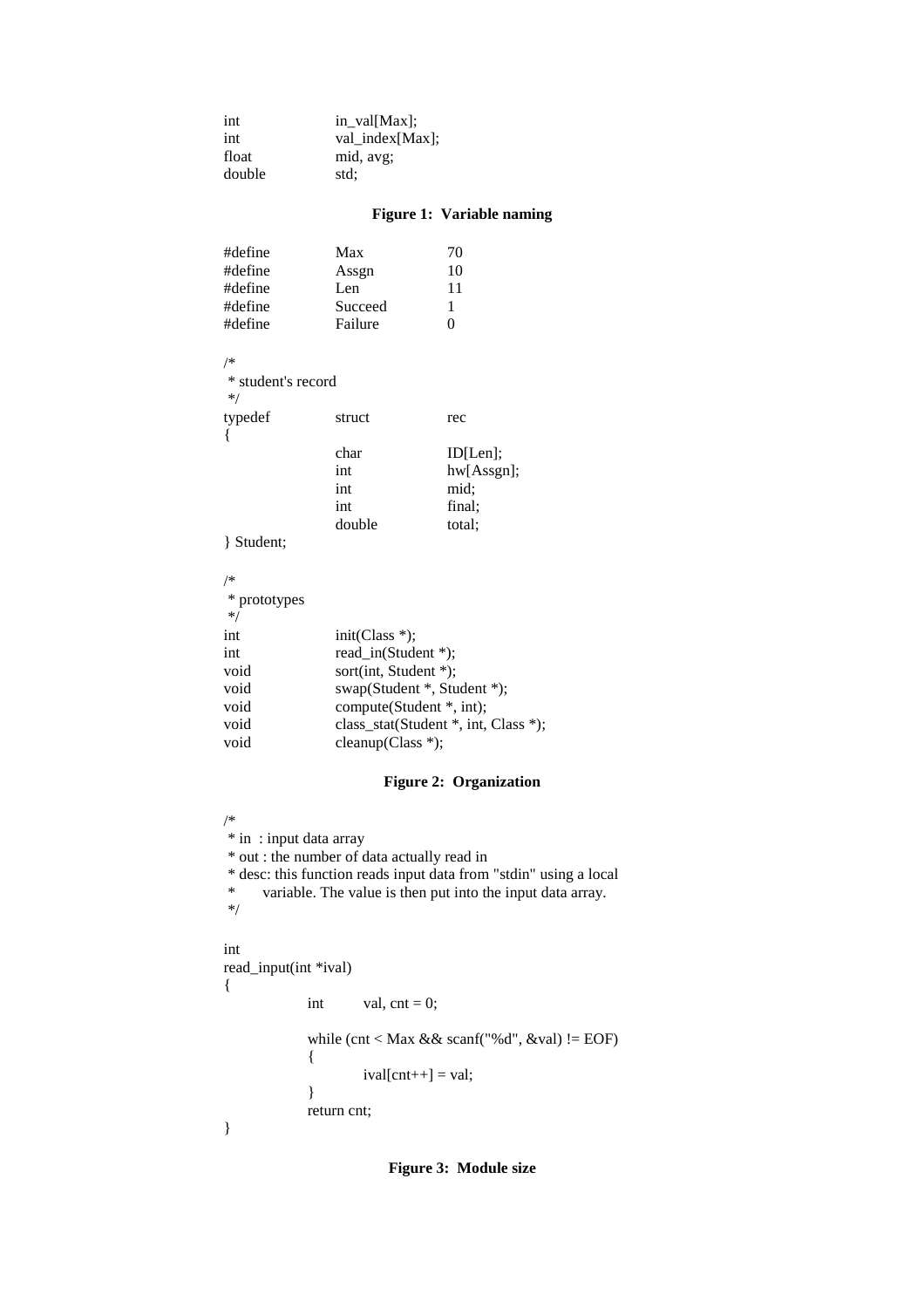```
while (scanf("%f%f", &first, &next) != EOF)
            printf("The sum of %.2f and %.2f = %.2f\n", first, next,
                     first + next;
            printf("The difference of %.2f and %.2f = %.2f\n", first,
                     next, first - next);
            printf("The product of %.2f and %.2f = %.2f\n", first,
                     next, first * next);
```
#### **Figure 4: Simple I/O**

 \* Written by: Peraphon Sophatsathit \* Date Written: Aug 13, 1998 \* Description: There are two main points to be demonstrated in this assignment, i.e., static data type and dynamic memory allocation. The size of the working array is dynamically determined by the \* size of the fixed static array. As the number of elements in \* the static array increases/decreases, the corresponding size \* of dynamic array changes accordingly. This is just "one" \* useful techniques for handling varying size arrays. \*/

#### **Figure 5: Indentation and documentation**

Categorical weights ranging from 0 to 3 were imposed to gauge the students' performance, where zero being undefined or not available (N/A), one being poor, two being fair, and three being good.

Assignment #1 was a type-and-go assignment designed to observe the students' initial untrained coding style. Assignment  $#2 \& #3$  were related so as to exercise code reuse and enhancement. Assignment  $#4, #5$ , and #6 covered typical procedural programming constructs. Routines were first introduced in assignment #7. Assignment #7 and #8 were somewhat involve which resulted in many incomplete submissions, together with numerous patches and sloppy code. Structure type and file processing were introduced in Assignment #9 and #10, respectively. The comparative coding results are summarized in Table 1. Table 2 depicts the raw scores collected per assignment.

| No.  | Naming | Indentation | Organization | Module size | ${\rm I/O}$ | Documentation |
|------|--------|-------------|--------------|-------------|-------------|---------------|
| $1*$ |        |             |              |             |             |               |
|      |        |             |              |             |             |               |
|      |        |             |              |             |             |               |
|      |        |             |              |             |             |               |
|      |        |             |              |             |             |               |
|      |        |             |              |             |             |               |
|      |        |             |              |             |             |               |
|      |        |             |              |             |             |               |
|      |        |             |              |             |             |               |
|      |        |             |              |             |             |               |

**Table 1: Comparative summary of coding stipulation**

/\*

}

{